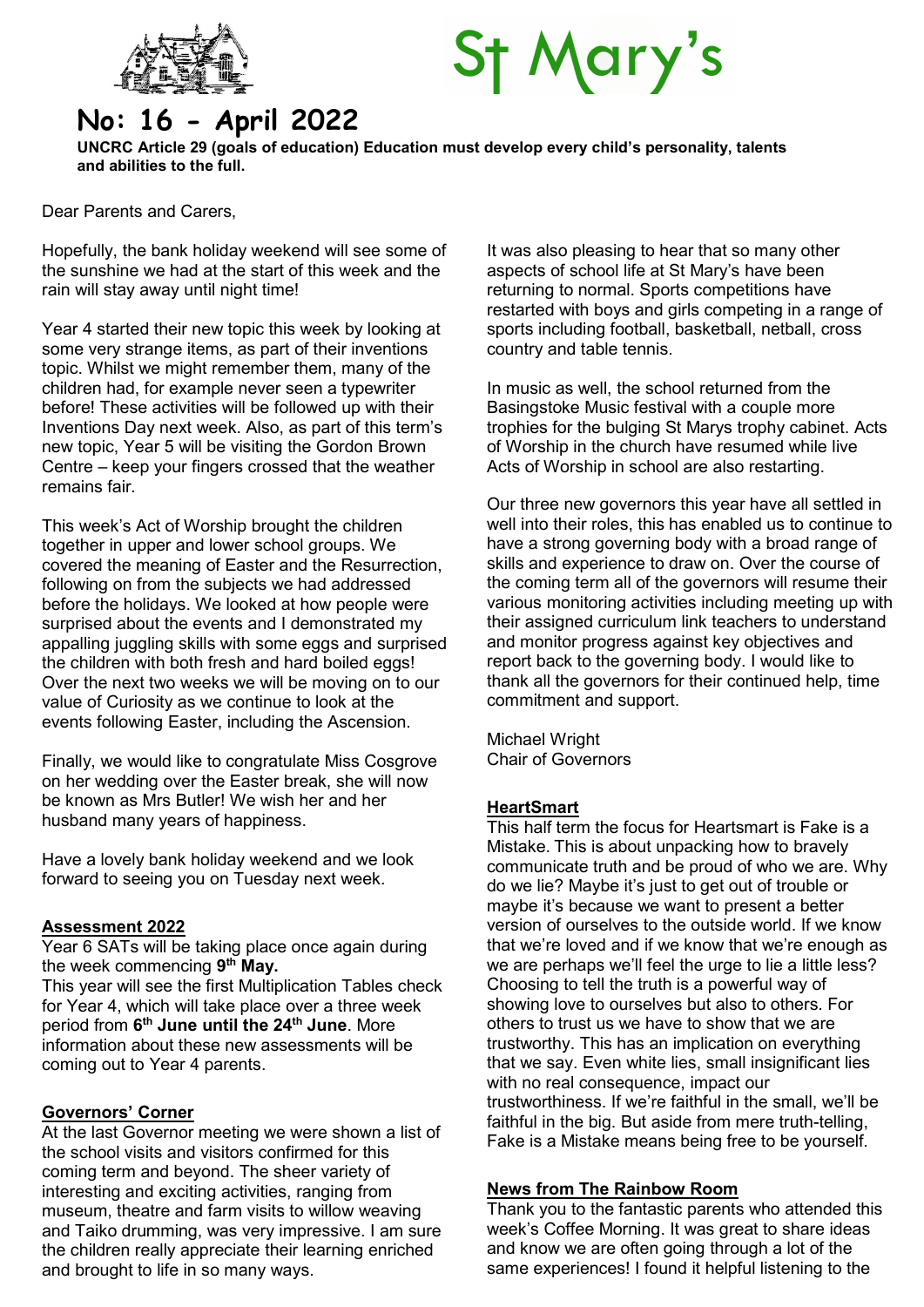advice from Mrs Gannon and Mrs Shea from Costello - as a parent and a SENCo. If you would like to attend the next one, it is on  $25<sup>th</sup>$  May at 9am, and we are going to be joined by Zoe and Sarah from the Primary Behaviour Service. Please send an email to the office if you would like to come and I will make sure there is enough tea and biscuits for everyone!

If you have heard your child talk about Relax Kids, you may be interested in the Relax Kids website. Kath has been working with small groups across the school to help support children with their emotional resilience. Out of school, Kath works with groups and individuals running courses for all age groups. She even runs adult courses to help us manage our stress levels! I was lucky enough to take part in one just before lockdown and it was really beneficial to my wellbeing.

www.relaxwithkath.com

Jenny Bunkle – Inclusion Manager j.bunkle@st-marys-jun.hants.sch.uk

#### **Jext 2 and Epi pens**

As a school we keep a record of the expiry dates for this medication and will send reminders should we not receive a replacement in a timely manner. It is vital that these pens do remain in date, as the adrenalin they contain does have a 'shelf life'. You may not be aware that you can also register both of the above brands with the manufacturers as soon as you receive them and they will send you a reminder two months before the expiry date. We would suggest that if your child or in fact any family member has one of these pens that you do register them.

#### PE Kit

Please can we remind you that PE kits should consist of the following which should be worn to school on year group PE days:

- Plain white polo short / t-shirt
- Plain dark green shorts
- White socks
- Plain Green/black or dark blue tracksuit bottoms for outdoor PE in colder weather
- **•** Trainers
- School Jumper

Shorts should be worn underneath tracksuit bottoms as they must be worn for indoor PE sessions. It is important that leggings are not worn for PE as if a child wears these on an indoor PE day they will not be able to take part for safety reasons.

#### Summer term Uniform - reminder

Summer uniform can now be worn. This consists of green checked dresses, grey shorts and white polo shirts or short sleeved shirts, without ties. Sensible footwear, please – no flip-flops or open-toed sandals, school shoes should still be worn.

## Reading Books

It can be difficult sometimes for parents to support children in selecting good books to read. The following website may be helpful in finding new, exciting titles to share at home. https://www.lovereading4kids.co.uk/

Love Reading 4Kids reviews the latest publication and is a great place to find recommended reads.

#### Queen's Platinum Jubilee Celebration

Our whole school picnic will be taking place on the field on Thursday  $26<sup>th</sup>$  May during our normal lunch break. Further details to follow.

## F.O.O.B.S. Update

Hello from F.O.O.B.S! We are well underway excitedly planning the return of the Summer Fair! We will be asking for donations of toys, books and uniform and tombola items. Dates of collections will be announced shortly.

It's the Year 3 disco on Friday 6th May! Tickets go on sale today. See separate parentmail for further details.

The Year 2s have just received their junior school places for next year. If you have any outgrown uniform you would like to donate please contact us on friendsofoldbasingschools@gmail.com. I'm sure we will have lots of requests for the smaller sizes in the coming weeks. Similarly, we have some summer dresses and shorts if you are still in need of uniform for this term. £2 for logoed items, £1 for non-logoed items.

#### Year 5 Church AoW - 19th May

Please note that the date for the Year 5 Church AoW has been re-arranged and will now take place on 19<sup>th</sup> May, at the same time of 2:30pm (instead of  $12<sup>th</sup>$ May).

Inset Days 2021/22 27th May 2022

## Inset Days 2022/23

 st September 2022 nd September 2022 st October 2022 rd January 2023 th May 2023